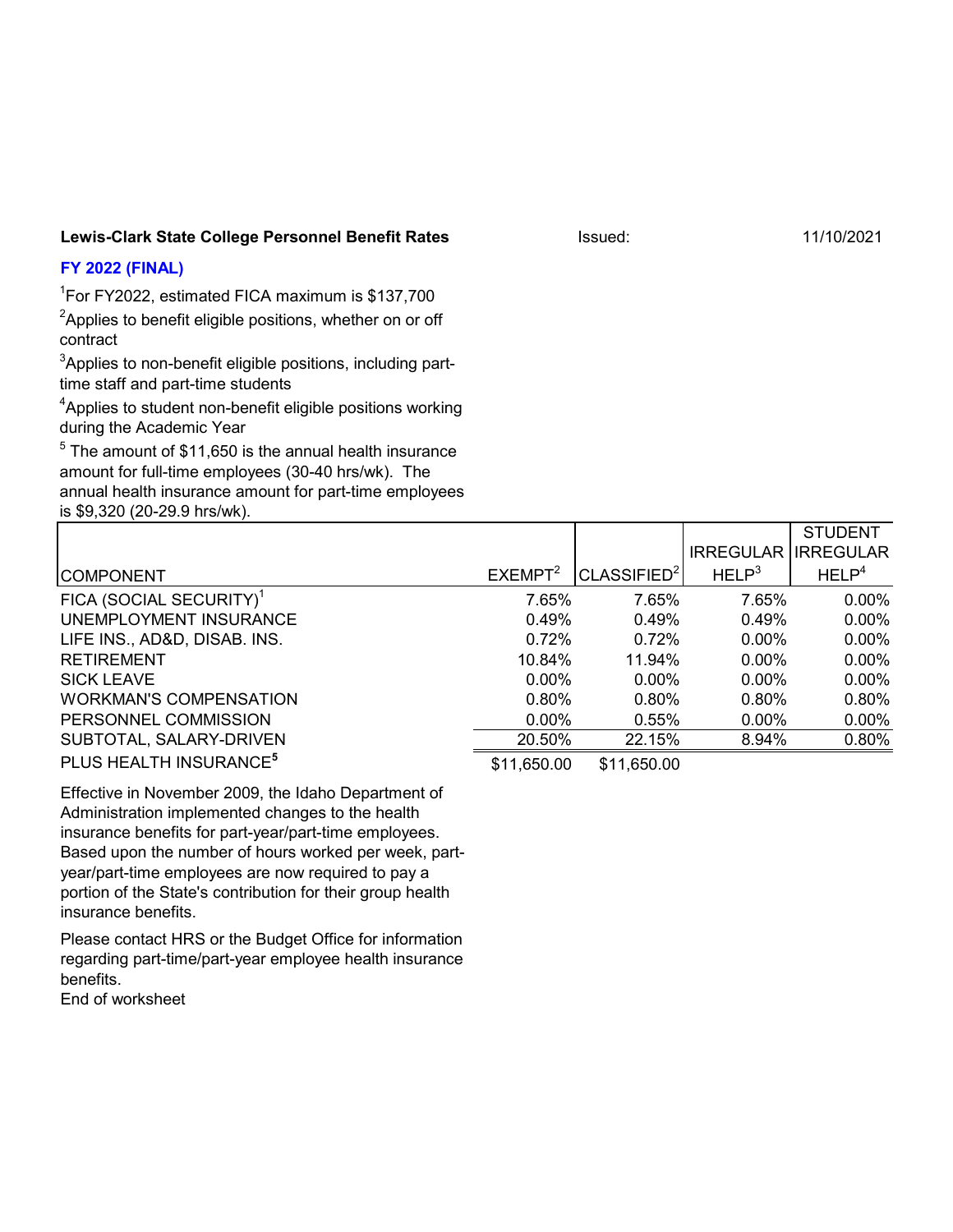## **FY2022 FINAL Fringe Benefit Costs**

**Full-time Exempt Staff/Faculty** 

Effective July 1, 2021

| <b>Exempt Staff Minimum</b> |             |        |           |            |                  |           |                  |                    |        |        |                       |
|-----------------------------|-------------|--------|-----------|------------|------------------|-----------|------------------|--------------------|--------|--------|-----------------------|
|                             |             |        | Life, ADD |            | Sick             | Workman's | Pers.            |                    |        | Total  | Fringe As             |
| Annual                      | <b>FICA</b> | Unemp. | Disab.    | Retirement | Leave            | Comp      | Comm.            | Health             | Total  |        | Personnel % of Annual |
| Salary                      | 7.65%       | 0.49%  | 0.55%     | 10.84%     | $0.00\%$         | 0.80%     |                  | 0.00% \$970.84/mth | Fringe | Cost   | Salary                |
| 30,000                      | 2,295       | 147    | 166       | 3,252      | $\boldsymbol{0}$ | 240       | $\boldsymbol{0}$ | 11,650             | 17,750 | 47,750 | 59%                   |
| 30,805                      | 2,357       | 151    | 171       | 3,339      | $\boldsymbol{0}$ | 246       | $\boldsymbol{0}$ | 11,650             | 17,914 | 48,719 | 58%                   |
| 31,000                      | 2,372       | 152    | 172       | 3,360      | $\boldsymbol{0}$ | 248       | 0                | 11,650             | 17,953 | 48,953 | 58%                   |
| 32,000                      | 2,448       | 157    | 177       | 3,469      | $\boldsymbol{0}$ | 256       | $\boldsymbol{0}$ | 11,650             | 18,157 | 50,157 | 57%                   |
| 33,000                      | 2,525       | 162    | 183       | 3,577      | $\boldsymbol{0}$ | 264       | $\boldsymbol{0}$ | 11,650             | 18,360 | 51,360 | 56%                   |
| 34,000                      | 2,601       | 167    | 188       | 3,686      | $\boldsymbol{0}$ | 272       | $\boldsymbol{0}$ | 11,650             | 18,563 | 52,563 | 55%                   |
| 35,000                      | 2,678       | 172    | 194       | 3,794      | $\boldsymbol{0}$ | 280       | $\boldsymbol{0}$ | 11,650             | 18,767 | 53,767 | 54%                   |
| 36,000                      | 2,754       | 176    | 199       | 3,902      | $\boldsymbol{0}$ | 288       | $\boldsymbol{0}$ | 11,650             | 18,970 | 54,970 | 53%                   |
| 37,000                      | 2,831       | 181    | 205       | 4,011      | $\boldsymbol{0}$ | 296       | $\boldsymbol{0}$ | 11,650             | 19,173 | 56,173 | 52%                   |
| 38,000                      | 2,907       | 186    | 210       | 4,119      | $\boldsymbol{0}$ | 304       | $\boldsymbol{0}$ | 11,650             | 19,377 | 57,377 | 51%                   |
| 39,000                      | 2,984       | 191    | 216       | 4,228      | $\boldsymbol{0}$ | 312       | $\boldsymbol{0}$ | 11,650             | 19,580 | 58,580 | 50%                   |
| 40,000                      | 3,060       | 196    | 221       | 4,336      | $\boldsymbol{0}$ | 320       | $\boldsymbol{0}$ | 11,650             | 19,783 | 59,783 | 49%                   |
| 41,000                      | 3,137       | 201    | 227       | 4,444      | $\boldsymbol{0}$ | 328       | $\boldsymbol{0}$ | 11,650             | 19,987 | 60,987 | 49%                   |
| 41,226                      | 3,154       | 202    | 228       | 4,469      | $\bf{0}$         | 330       | $\bf{0}$         | 11,650             | 20,033 | 61,259 | 49%                   |
| 42,000                      | 3,213       | 206    | 232       | 4,553      | $\boldsymbol{0}$ | 336       | $\boldsymbol{0}$ | 11,650             | 20,190 | 62,190 | 48%                   |
| 43,000                      | 3,290       | 211    | 238       | 4,661      | $\boldsymbol{0}$ | 344       | $\boldsymbol{0}$ | 11,650             | 20,393 | 63,393 | 47%                   |
| 44,000                      | 3,366       | 216    | 244       | 4,770      | $\boldsymbol{0}$ | 352       | $\boldsymbol{0}$ | 11,650             | 20,597 | 64,597 | 47%                   |
| 45,000                      | 3,443       | 221    | 249       | 4,878      | $\boldsymbol{0}$ | 360       | $\boldsymbol{0}$ | 11,650             | 20,800 | 65,800 | 46%                   |
| 46,000                      | 3,519       | 225    | 255       | 4,986      | $\boldsymbol{0}$ | 368       | $\boldsymbol{0}$ | 11,650             | 21,003 | 67,003 | 46%                   |
| 47,000                      | 3,596       | 230    | 260       | 5,095      | $\boldsymbol{0}$ | 376       | $\boldsymbol{0}$ | 11,650             | 21,207 | 68,207 | 45%                   |
| 48,000                      | 3,672       | 235    | 266       | 5,203      | $\boldsymbol{0}$ | 384       | $\boldsymbol{0}$ | 11,650             | 21,410 | 69,410 | 45%                   |
| 49,000                      | 3,749       | 240    | 271       | 5,312      | $\boldsymbol{0}$ | 392       | 0                | 11,650             | 21,613 | 70,613 | 44%                   |
| 50,000                      | 3,825       | 245    | 277       | 5,420      | $\boldsymbol{0}$ | 400       | $\boldsymbol{0}$ | 11,650             | 21,817 | 71,817 | 44%                   |
| 51,000                      | 3,902       | 250    | 282       | 5,528      | $\boldsymbol{0}$ | 408       | $\boldsymbol{0}$ | 11,650             | 22,020 | 73,020 | 43%                   |
| 52,000                      | 3,978       | 255    | 288       | 5,637      | $\boldsymbol{0}$ | 416       | $\boldsymbol{0}$ | 11,650             | 22,223 | 74,223 | 43%                   |
| 53,000                      | 4,055       | 260    | 293       | 5,745      | $\boldsymbol{0}$ | 424       | $\boldsymbol{0}$ | 11,650             | 22,427 | 75,427 | 42%                   |
| 54,000                      | 4,131       | 265    | 299       | 5,854      | $\boldsymbol{0}$ | 432       | $\boldsymbol{0}$ | 11,650             | 22,630 | 76,630 | 42%                   |
| 55,000                      | 4,208       | 270    | 304       | 5,962      | $\boldsymbol{0}$ | 440       | 0                | 11,650             | 22,833 | 77,833 | 42%                   |
| 56,000                      | 4,284       | 274    | 310       | 6,070      | $\boldsymbol{0}$ | 448       | $\boldsymbol{0}$ | 11,650             | 23,037 | 79,037 | 41%                   |
| 57,000                      | 4,361       | 279    | 315       | 6,179      | $\boldsymbol{0}$ | 456       | $\boldsymbol{0}$ | 11,650             | 23,240 | 80,240 | 41%                   |
| 58,000                      | 4,437       | 284    | 321       | 6,287      | $\boldsymbol{0}$ | 464       | $\boldsymbol{0}$ | 11,650             | 23,443 | 81,443 | 40%                   |
| 59,000                      | 4,514       | 289    | 327       | 6,396      | $\boldsymbol{0}$ | 472       | 0                | 11,650             | 23,647 | 82,647 | 40%                   |
| 60,000                      | 4,590       | 294    | 332       | 6,504      | $\boldsymbol{0}$ | 480       | $\boldsymbol{0}$ | 11,650             | 23,850 | 83,850 | 40%                   |
| 61,000                      | 4,667       | 299    | 338       | 6,612      | $\boldsymbol{0}$ | 488       | 0                | 11,650             | 24,053 | 85,053 | 39%                   |
| 62,000                      | 4,743       | 304    | 343       | 6,721      | $\boldsymbol{0}$ | 496       | 0                | 11,650             | 24,257 | 86,257 | 39%                   |
| 63,000                      | 4,820       | 309    | 349       | 6,829      | $\boldsymbol{0}$ | 504       | 0                | 11,650             | 24,460 | 87,460 | 39%                   |
| 64,000                      | 4,896       | 314    | 354       | 6,938      | $\boldsymbol{0}$ | 512       | 0                | 11,650             | 24,663 | 88,663 | 39%                   |
| 65,000                      | 4,973       | 319    | 360       | 7,046      | $\boldsymbol{0}$ | 520       | 0                | 11,650             | 24,867 | 89,867 | 38%                   |
| 66,000                      | 5,049       | 323    | 365       | 7,154      | $\boldsymbol{0}$ | 528       | 0                | 11,650             | 25,070 | 91,070 | 38%                   |
| 67,000                      | 5,126       | 328    | 371       | 7,263      | $\boldsymbol{0}$ | 536       | $\boldsymbol{0}$ | 11,650             | 25,273 | 92,273 | 38%                   |
| 68,000                      | 5,202       | 333    | 376       | 7,371      | $\boldsymbol{0}$ | 544       | 0                | 11,650             | 25,477 | 93,477 | 37%                   |
| 69,000                      | 5,279       | 338    | 382       | 7,480      | $\boldsymbol{0}$ | 552       | $\boldsymbol{0}$ | 11,650             | 25,680 | 94,680 | 37%                   |
| 70,000                      | 5,355       | 343    | 387       | 7,588      | $\boldsymbol{0}$ | 560       | $\boldsymbol{0}$ | 11,650             | 25,883 | 95,883 | 37%                   |

End of worksheet